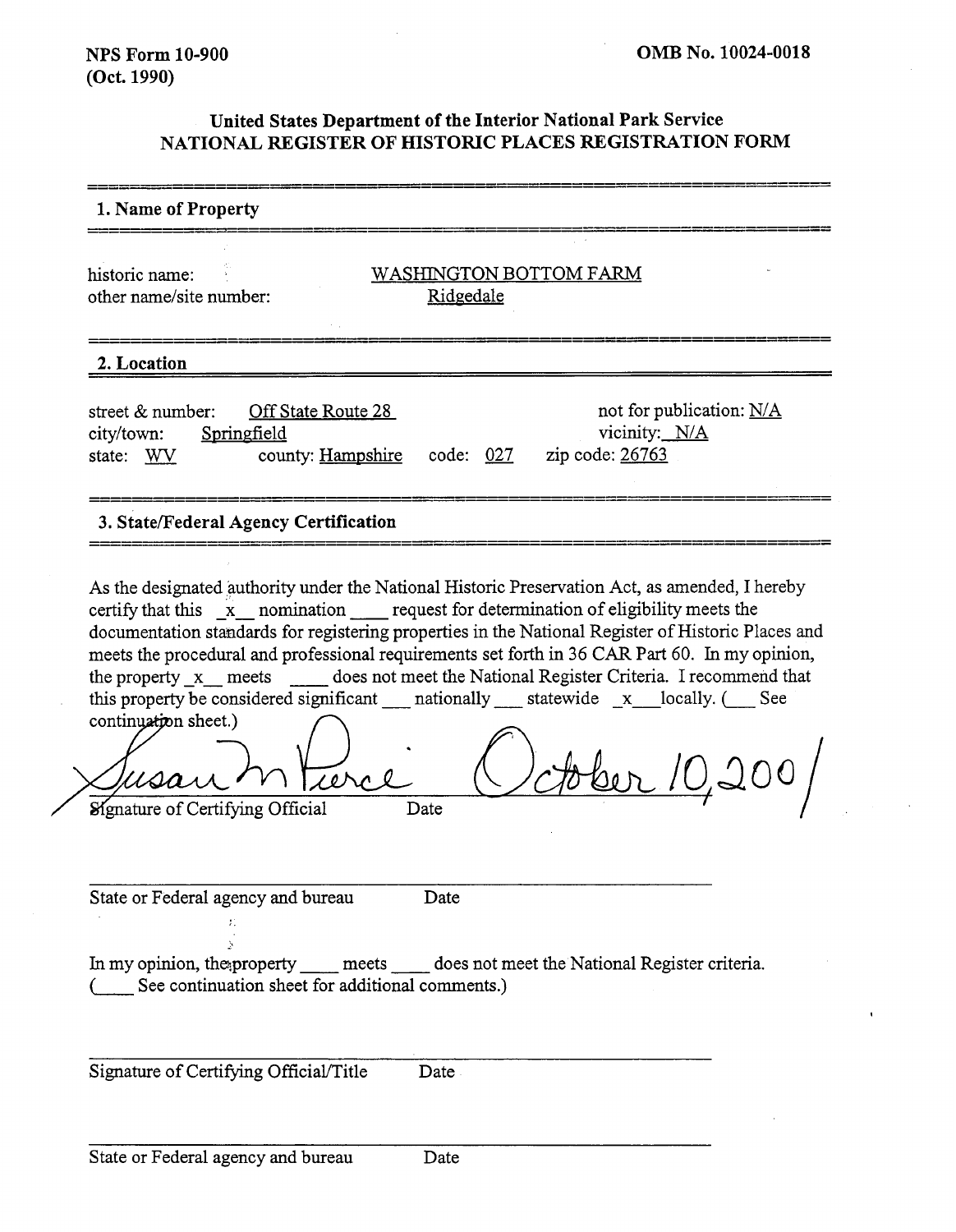$\tilde{\mathcal{R}}$  $\hat{\psi}$ 

**Name of Property** 

| I, hereby certify that this property is:                              | Signature of Keeper                                                                                                  | Date of Action          |
|-----------------------------------------------------------------------|----------------------------------------------------------------------------------------------------------------------|-------------------------|
| entered in the National Register                                      |                                                                                                                      |                         |
| See continuation sheet.                                               |                                                                                                                      |                         |
| determined eligible for the<br>National Register                      |                                                                                                                      |                         |
| See continuation sheet.                                               |                                                                                                                      |                         |
| determined not eligible for the                                       |                                                                                                                      |                         |
| National Register                                                     |                                                                                                                      |                         |
| removed from the National Register                                    | $\overline{\phantom{a}}$ and $\overline{\phantom{a}}$ and $\overline{\phantom{a}}$ and $\overline{\phantom{a}}$      |                         |
|                                                                       |                                                                                                                      |                         |
|                                                                       |                                                                                                                      |                         |
| <u> 1980 - Jan Barbarat, martin di</u>                                |                                                                                                                      |                         |
|                                                                       |                                                                                                                      |                         |
| 5. Classification                                                     |                                                                                                                      |                         |
|                                                                       |                                                                                                                      |                         |
| <b>Ownership of Property:</b>                                         | <b>Category of Property</b>                                                                                          |                         |
| (Check as many boxes as apply)                                        | (Check only one box)                                                                                                 |                         |
| x private                                                             | building(s)                                                                                                          |                         |
| public-local                                                          | x district                                                                                                           |                         |
| public-State                                                          | site                                                                                                                 |                         |
| public-Federal                                                        | structure                                                                                                            |                         |
|                                                                       | object                                                                                                               |                         |
| <b>Number of Resources within Property</b>                            |                                                                                                                      |                         |
| (Do not include previously listed resources in the count.)            |                                                                                                                      |                         |
| Contributing                                                          | Noncontributing                                                                                                      |                         |
| $\tau$                                                                | <u> Territoria de la contenentación de la contenentación de la contenentación de la contenentación de la contene</u> | buildings               |
|                                                                       |                                                                                                                      | sites                   |
| $\overline{3}$<br>$\mathbf{1}$                                        |                                                                                                                      | structures              |
| $\mathbf{1}$<br>10                                                    |                                                                                                                      | objects<br><b>TOTAL</b> |
|                                                                       |                                                                                                                      |                         |
| Name of related multiple property listing                             | N/A                                                                                                                  |                         |
| (Enter "N/A" if property is not part of a multiple property listing.) |                                                                                                                      |                         |
|                                                                       |                                                                                                                      |                         |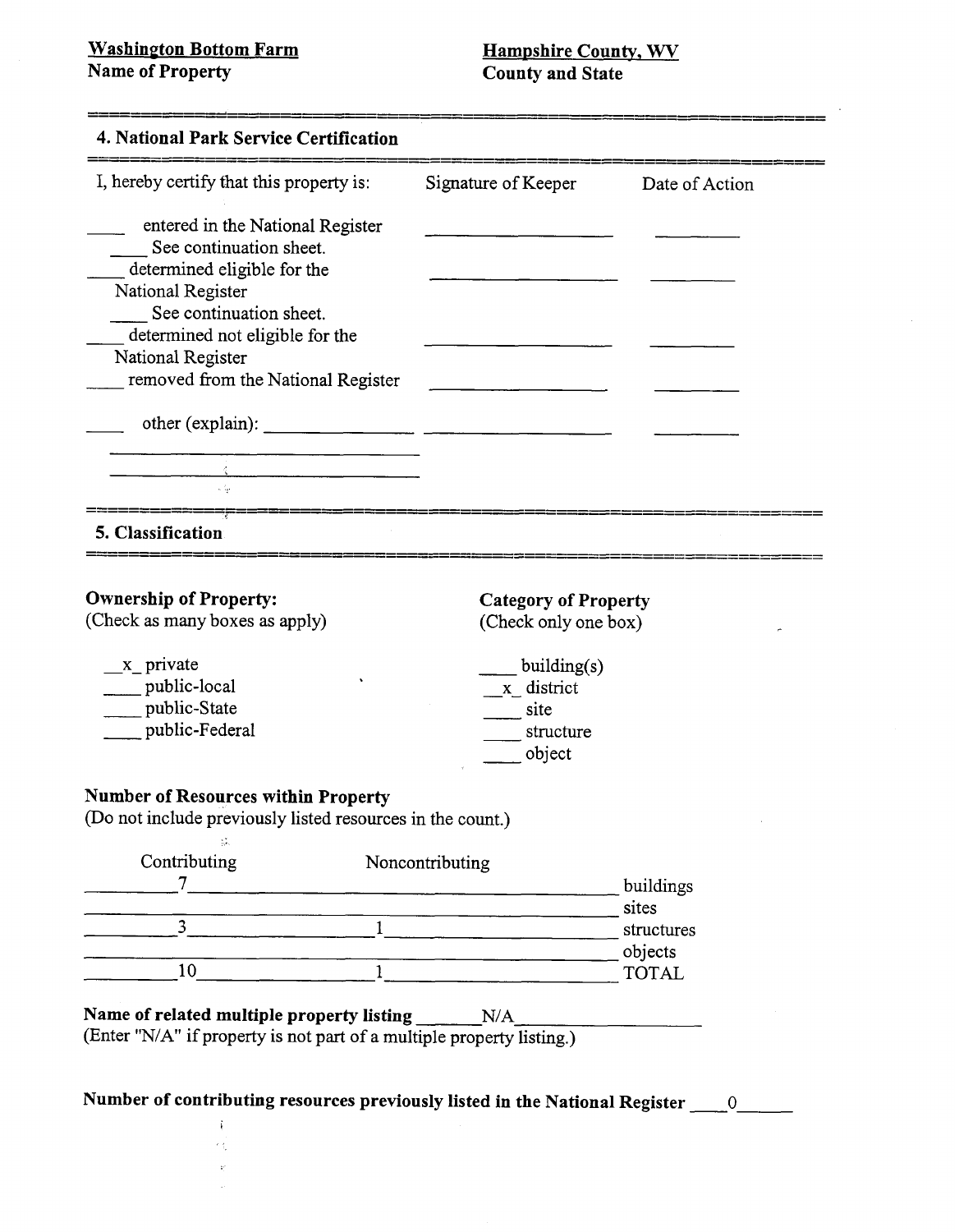**Hampshire County, WV County and State** 

#### 6. Function or Use

#### **Historic Functions**

#### **Current Functions**

AGRICULTURAL: Outbuildings AGRICULTURAL: Outbuildings Agricultural fields Agricultural fields

> 1\$  $\vec{q}$

DOMESTIC: Single Dwelling DOMESTIC: Single Dwelling

**7. Description** 

**Architectural Classification: Materials** 

MID-19th CENTURY: Greek Revival

|       | Foundation   | <b>Brick</b>           |
|-------|--------------|------------------------|
| Walls | <b>Brick</b> |                        |
| Roof  |              | <b>Asphalt Shingle</b> |
| Other |              | Frame; Metal Roofs     |

# **Narrative Description**

(See continuation on sheets.)

# **8. Statement of Significance**

 $\hat{\gamma}$ 

#### **Applicable National Register Criteria**

(Mark **"X"** in one or more boxes for the criteria qualifying the property for National Register listing.)

**X- A** Property is associated with events that have made a significant contribution to the broad patterns of our history.

B Property is associated with the lives of persons significant in our past.

**-X- C** Property embodies the distinctive characteristics of a type, period, or method of construction or represents the work of a master, or possesses high artistic values, or represents a significant and distinguishable entity whose components lack individual distinction.

D Property has yielded, or is likely to yield, information important in prehistory or history.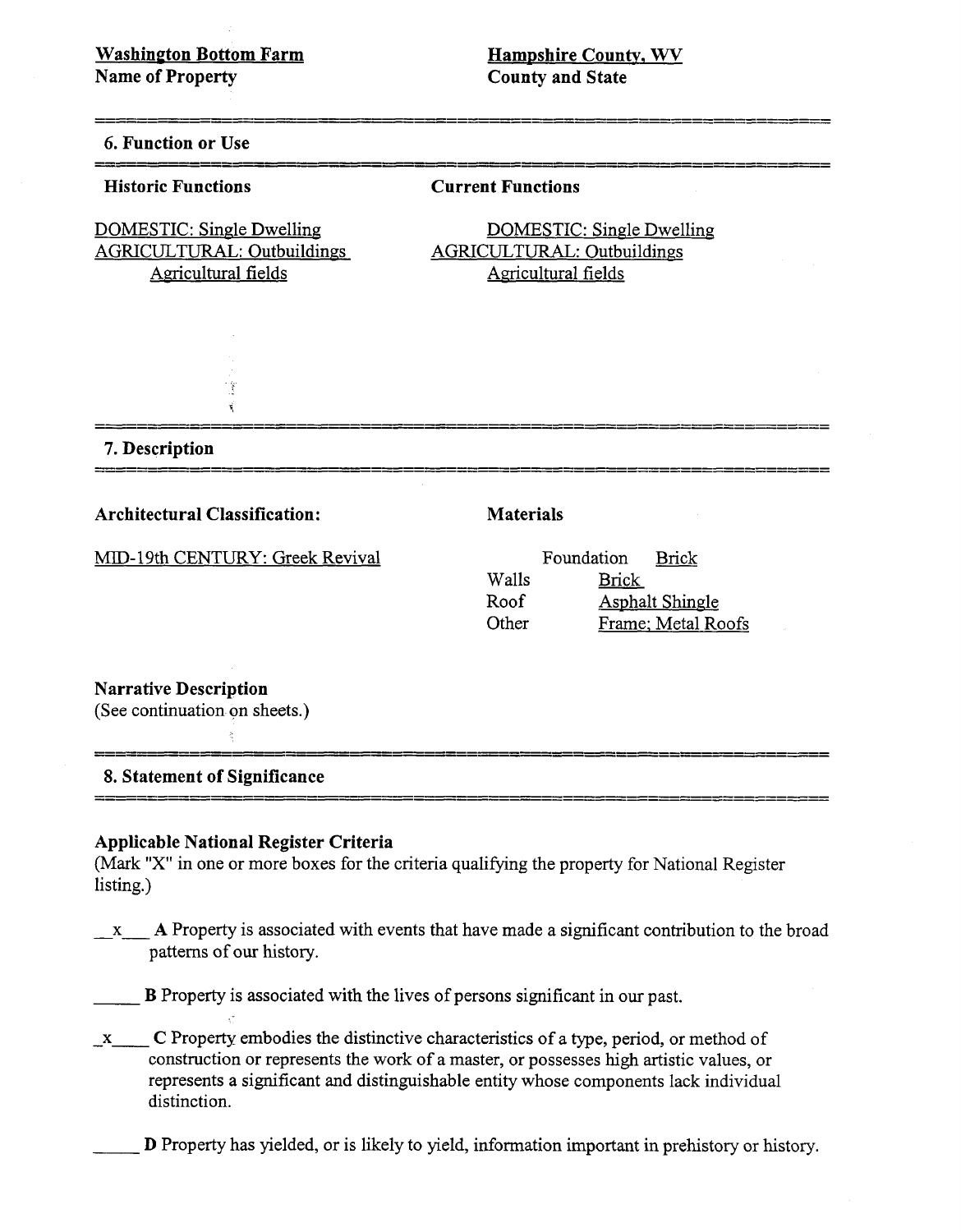# **Washinyton Bottom Farm Name of Property**

# **Criteria Considerations**

(Mark "X" in all the boxes that apply.)

Property is:

**A** owned by a religious institution or used for religious purposes.

B removed from its original location.

**C** a birthplace or grave.

D a cemetery.

E a reconstructed building, object, or structure.

F a commemorative property.

*G* less than 50 years of age or achieved significance within the past 50 years.

# **Areas of Significance**

**Agriculture** Architecture

**Period of Significance**  1832-1951

**Significant Dates**  1835: 1936

**Significant Person**  (Complete if Criterion B is marked above) N/A

**Cultural Affiliation**   $N/A$ 

Architect/Builder  $N/A$ 

**Narrative Statement of Significance**  (See continuation sheets.)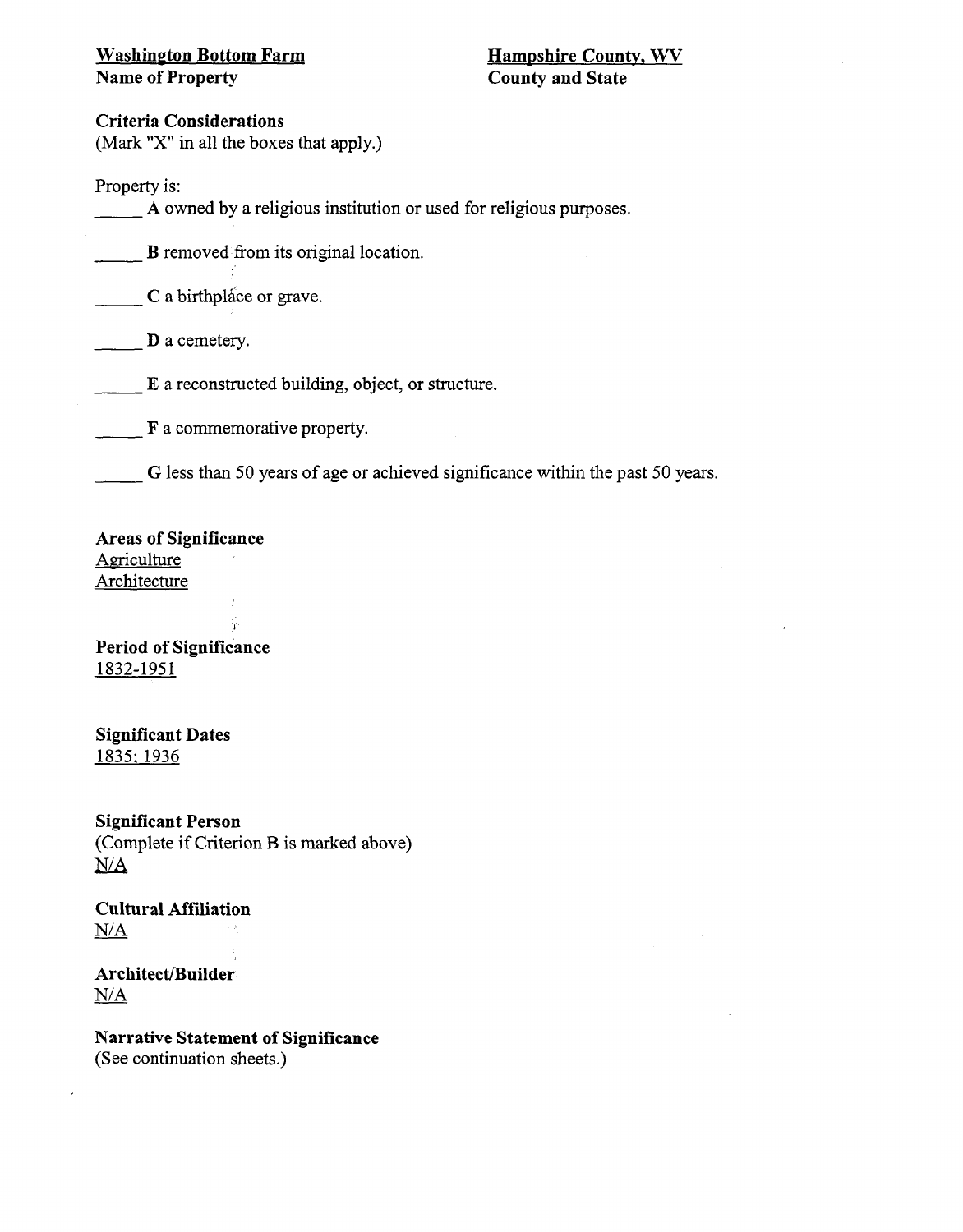### 9. Major Bibliographical References

## Bibliography

(Cite the books, articles, and other sources used in preparing this form on one or more continuation sheets.)

### Previous documentation on file **(NPS):**

- preliminary determination of individual listing (36 CAR 67) has been requested.
- previously listed in the National Register
- previously determined eligible by the National Register
- designated a National Historic Landmark
- recorded by Historic American Buildings Survey #
- $r =$  recorded by Historic American Engineering Record  $\frac{H}{r}$

#### Primary location of additional data:

- State Historic Preservation Office
- Other State agency
- Federal agency
- Local government
- University
- Other

Name of Repository: ------ - ---------------- -- ------------------ -------- -

\_\_\_\_\_\_\_\_\_\_\_

**10.** Geographical Data

Acreage of Property: 251.6 acres

UTM References (Place additional UTM references on a continuation sheet.)

Quad Map Name: Springfield

**3-** see continuation sheet

Verbal Boundary Description (See continuation sheet.)

 $\sigma$  's

Boundary Justification (See continuation sheet.)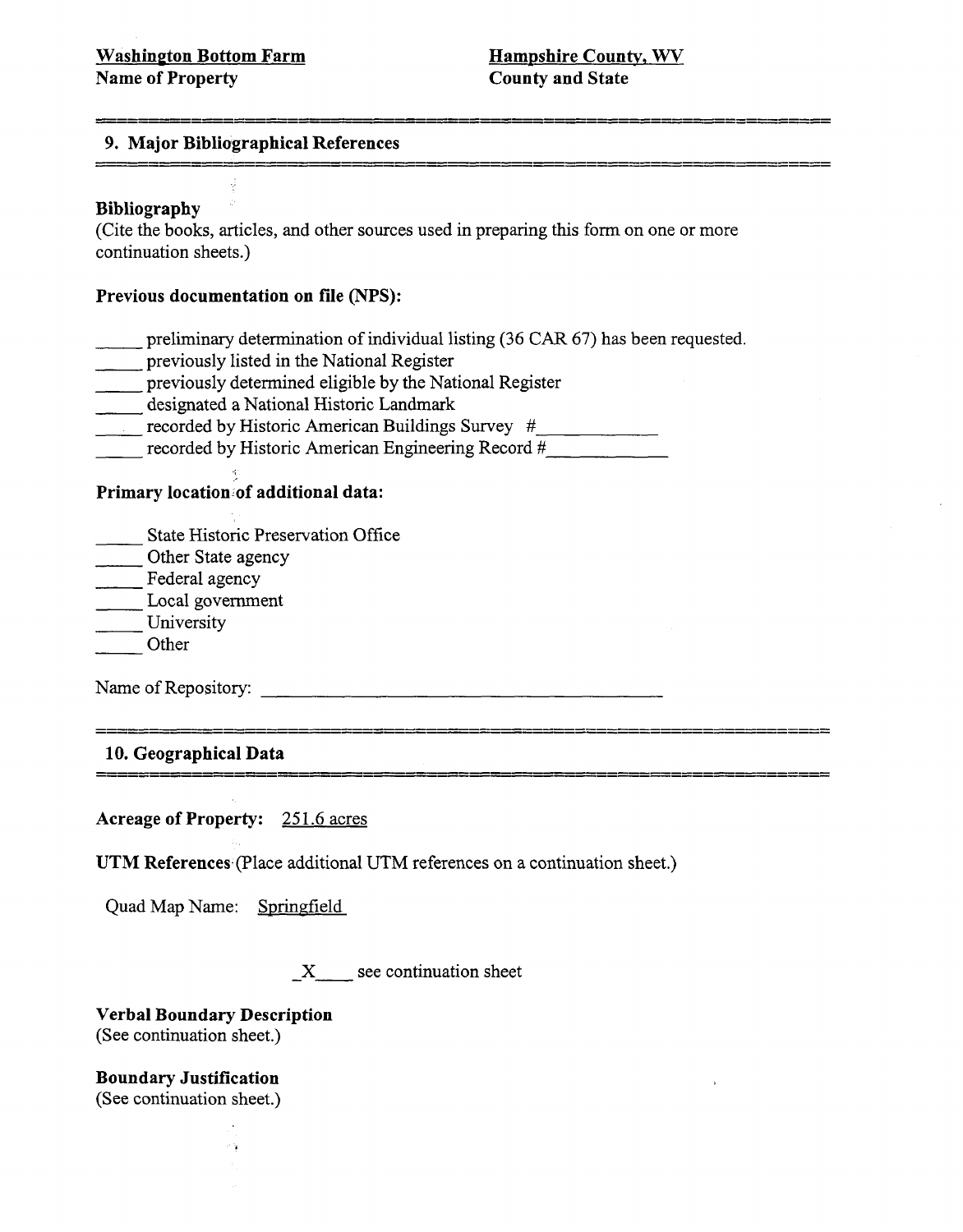<u>================================</u>

--------

 $=$ 

# -------------------------11. Form Prepared By

| Name/Title: Loretta Brinker with Katherine Jourdan                 |  |  |  |  |
|--------------------------------------------------------------------|--|--|--|--|
| Organization:<br>WV SHPO<br>Date: July 2001                        |  |  |  |  |
| Street & Number: 1900 Kanawha Blvd East<br>Telephone: 304/558-0220 |  |  |  |  |
| City or Town:<br>Charleston<br>State: WV Zip: 25305                |  |  |  |  |
| $\mathbb{R}^n \times \mathbb{R}^n$                                 |  |  |  |  |
|                                                                    |  |  |  |  |
|                                                                    |  |  |  |  |
| <b>Property Owner</b>                                              |  |  |  |  |
| (Complete this item at the request of SHPO or FPO.)                |  |  |  |  |
|                                                                    |  |  |  |  |
| Name:<br><b>Robert and Loretta Brinker</b>                         |  |  |  |  |
| Street & Number:<br>PO Box 207<br>Telephone: 304/822-7011          |  |  |  |  |

 $\hat{\mathcal{A}}$ 

 $\sim$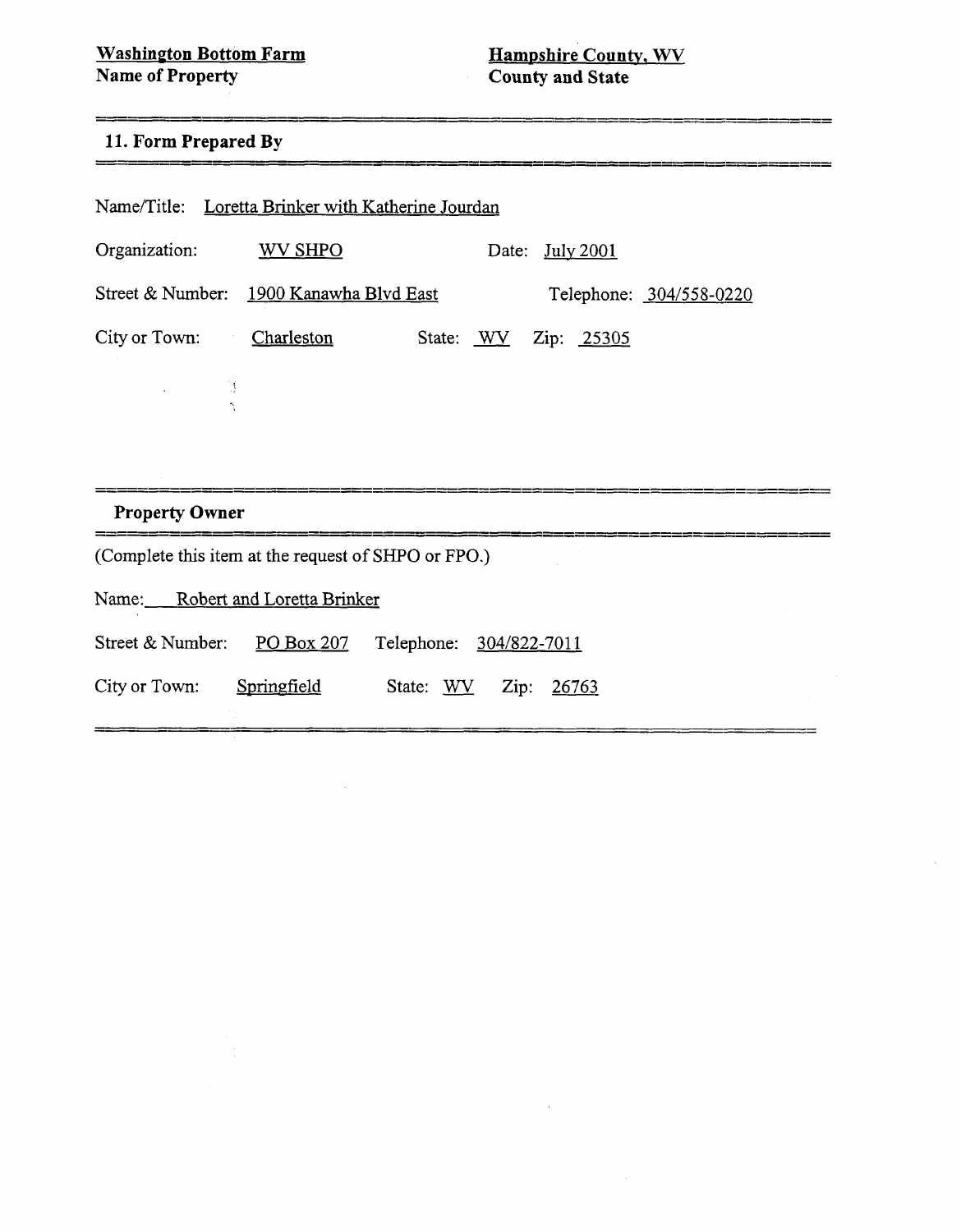**United States Department of the Interior National Park Service** 

# **NATIONAL REGISTER OF HISTORIC PLACES CONTINUATION SHEET**

| <b>Washington Bottom Farm</b> | <b>Hampshire County, WV</b> |
|-------------------------------|-----------------------------|
| <b>Name of Property</b>       | County/State                |
| Section number 7              | Page                        |

The Washington Bottom Farm is outside of Romney, on a plateau overlooking a large river bottom of the South Branch of the Potomac River which surrounds the property on three sides. The property is five miles north of Romney, below the roadway of State Route 28. Although the farm, once had 700 acres, it now has a total of 251.6 acres associated with the early residence and farm buildings.

The house sits on a wide flat lawn with a decorative garden finial on post as a feature near the drive. Nearby is a large flat rock used as a stepping stone into a buggy. A small mound, possibly an Indian mound, is to the east of the house. To the rear of the house is a small outbuilding but the remaining farm outbuildings are to the south and west of the house. The vegetation immediately surrounding,the house has been cleared, but there are trees closer to the river. The farm fields are mainly to the west and north.

#### **MAIN HOUSE c. 1835 Contributing Building**

The farmhouse is a high styled Greek Revival residence constructed in 1835 for gentleman farmer, George W. Washington. The three-story brick house stands on a brick foundation an has an L-shaped plan. The house has a hip roof with a center square cupola and widows walk. The cupola has a window on each side with a 414 double-hung sash, and brackets under the roof edge. On the roof are four chimneys, one at each comer with a slightly flared edge of corbeling at the top, and a recessed panel in the center face.

The fiont, or south elevation, has a center hipped wooden porch with steps. The porch has a spindled rail, wooden posts and deck, and small brackets under the eave. The main doorway is centered with a single transom and has a Greek Revival feature of a wide trim piece over the doorway. The house has five bays on each floor. The windows on the house are all double-hung sash except for the third floor which has small lozenge windows of three vertical lights in the frieze area. With stone sills and brick lintels. The first floor windows are 6/9 sash and reach to the floor in the front two rooms. The second floor windows are 6/6 sash. There is damage to the brick at the southwest corner of the home around the front window.

The west side is divided into two sections with the front portion of the house and the rear ell. Each section has three bays on each floor with 6/6 sash windows on the first and second floor and lozenge windows on third floor of the front section. The rear ell is slightly set back from the facade and has a shed orch on the first floor with wooden posts. A lower level door leads into a basement room, and the first floor door leads into the kitchen. Basement windows are covered at this time with plywood.

The north side of the ell is a blank brick wall with a single lower level entrance that is presently covered. The north side of the house has two 6/6 sash windows.

The east facade of the house has the fiont portion to the left with a small center porch which matches the details on the front porch with wooden posts and a spindled rail. There are small brackets under the eave and lattice partially covers the area under the porch. The porch is accessed fiom the two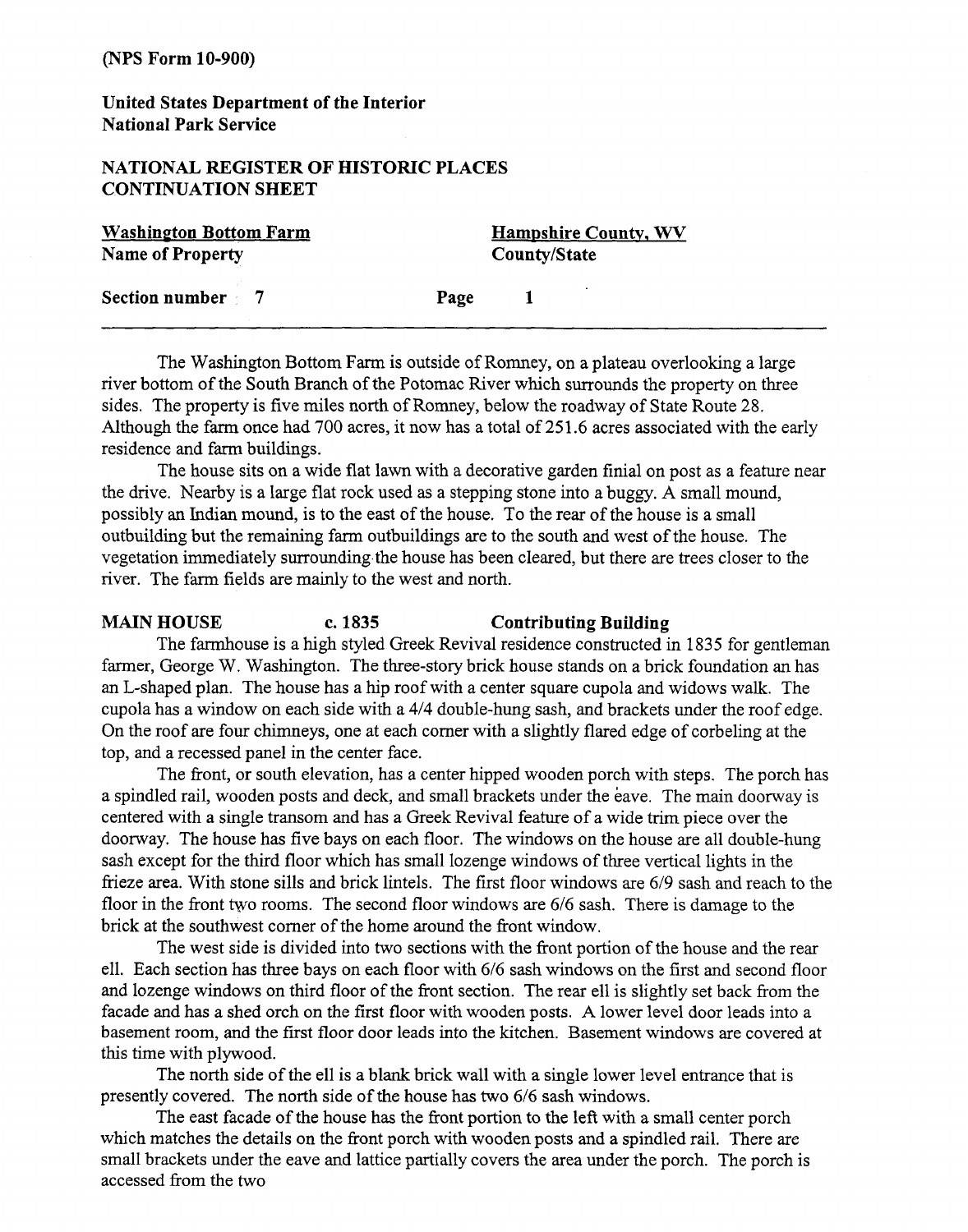**United States Department of the Interior National Park Service** 

# **NATIONAL REGISTER OF HISTORIC PLACES CONTINUATION SHEET**

| <b>Washington Bottom Farm</b><br><b>Name of Property</b> |  | <b>Hampshire County, WV</b><br>County/State |              |  |
|----------------------------------------------------------|--|---------------------------------------------|--------------|--|
| Section number                                           |  | Page                                        | <sup>2</sup> |  |

619 sash windows form the fiont room, which reach to the floor. Above these opening s are two 619 sash windows and lozenge windows at the third floor or attic level. The right side of the house is recessed back for the rear ell which has a two-story porch. The porch was enclosed in the 1940s with glass windows. The wooden floor and orch stairs remain in their original condition.

The interior of the home has good integrity with original wooden floors, wooden trim, a wide center hall with curved stairs, high ceilings, and six panel doors, some of which have graining. The trim on the second floor is simpler with narrow closets in the bedrooms having been added after 1939. The doorways on this floor have transoms opening into the hallway. A bathroom has been added to the end of the porch and over the fiont hallway. The attic area has lower ceilings whlch angle and the low lozenge windows and rough wood floor. A narrow dogleg stairway leads to the cupola and a door opens out to the widows walk. A dog-leg stairway also connects to two floors of the rear porch and has been blocked to the lower level.

#### **Summer Kitchen/Slave Quarters c. 1835 Contributing building**

Two-story brick building with low door and 616 double-hung sash windows with voussoirs. Gable roof with standing seam metal. Attached to the west side is a poured concrete addition for gas carbide.

**Land Banked Barn c. 187511908 Contributing buildingland structure (silo)**  Two stories with vertical wooden siding, stone foundation and some concrete, metal gable roof. Post and beam construction with hewn beams. Entrances on two levels with hay mow on upper level and livestock on lower level. On the roof are four metal ventilators with globed lighting rods. The barn was damaged by fire on Dec 25, 1907. The second floor was rebuilt and a new silo attached in 1908.

One and a half story barn with vertical wooden siding, with wide gable end having center opening of over 20 feet. Wide door under south side and narrow door to north side. Three hay mow doors in the gable end. Wood post foundation and metal gable roof.

#### **Barn & Silos c. 1850 Contributing building**/2 Structures

Two-story barn with shed extension, metal siding, metal roof, concrete foundation. Some recessed areas on barn have *616* double-hung windows or 8 light openings. The interior has been reconfigured (c. 2001) to update the barn for use with dairy cattle and a modem milking parlor. A long rear loafing area with shed roof has been attached to the rear. Two tile silos dating to c. 1910 are nearby.  $\mathbf{r}$ 

#### Machine Barn **c. 1930** Contributing building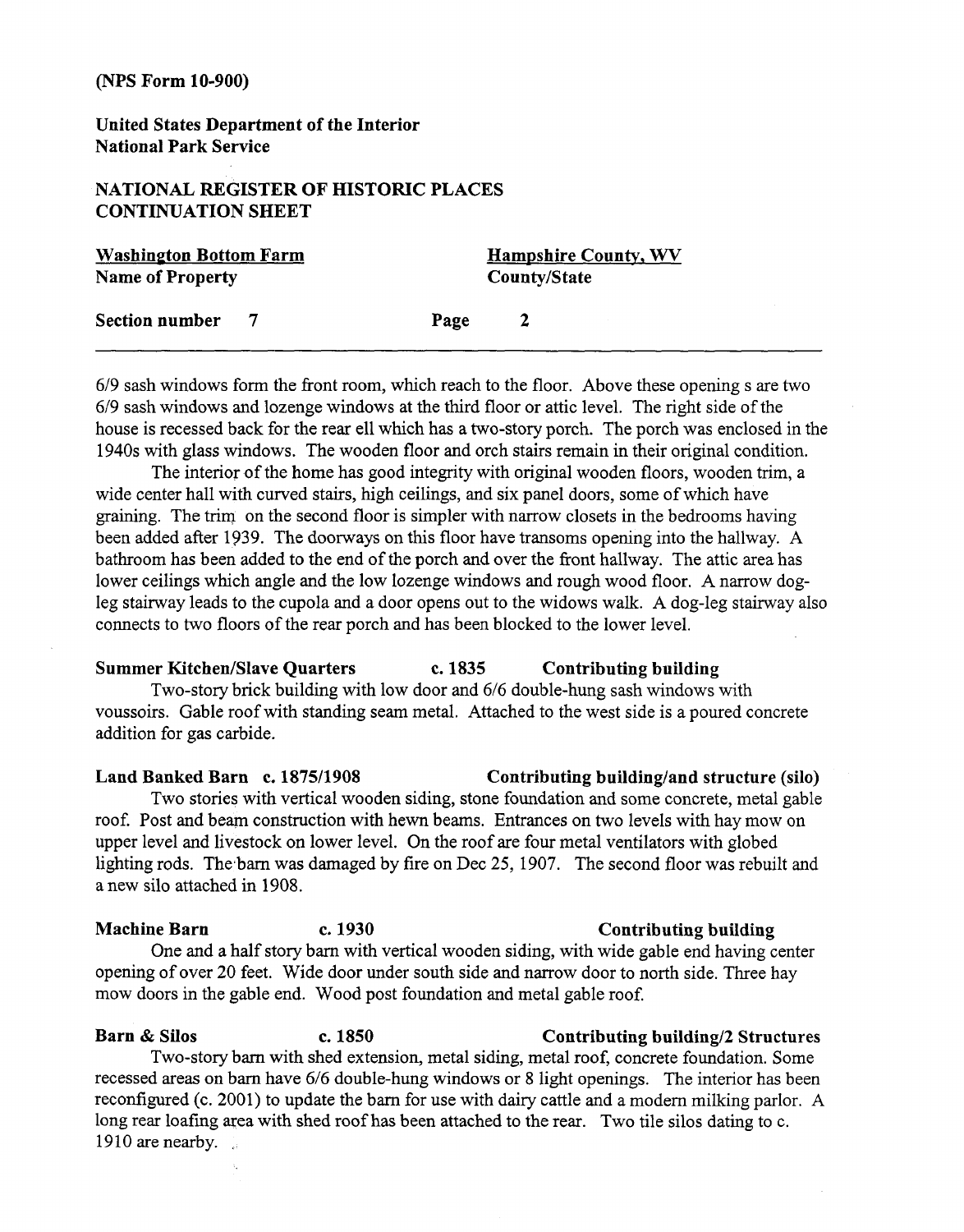## **United States Department of the Interior National Park Service**

# **NATIONAL REGISTER OF HISTORIC PLACES CONTINUATION SHEET**

**Washington Bottom Farm Name of Property** 

> °g≹ Á

**Hampshire County, WV CountyIState** 

Section number 7 Page 3

Metal silo **c. 1953** C. 2008 C. 2018 Noncontributing structure Modern metal sided silo, freestanding

Log Cabin **2. 1832 Contributing building** Two-story single pen log house covered with wood siding, gable metal roof. Three bays on the front facade. Washington's original home on Ridgedale.

**Buggy Shed c. 1870 Contributing building** One and a half story, constructed of wood with two bays for buggys. Interior stairway in the rear provides access to upper floor with two storage rooms.

#### **Summary:**

The earliest structure is the log cabin which dates to the settlement by the Washington family. The main house and outbuildings date either to the establishment and growth of the farm by the Washington family or the later ownership by the Brinker family. The outbuildings are fairly typical of this region of the state. The main house is exceptional with its brick work and tower. At this time no known cemetery or graves have been located on the property.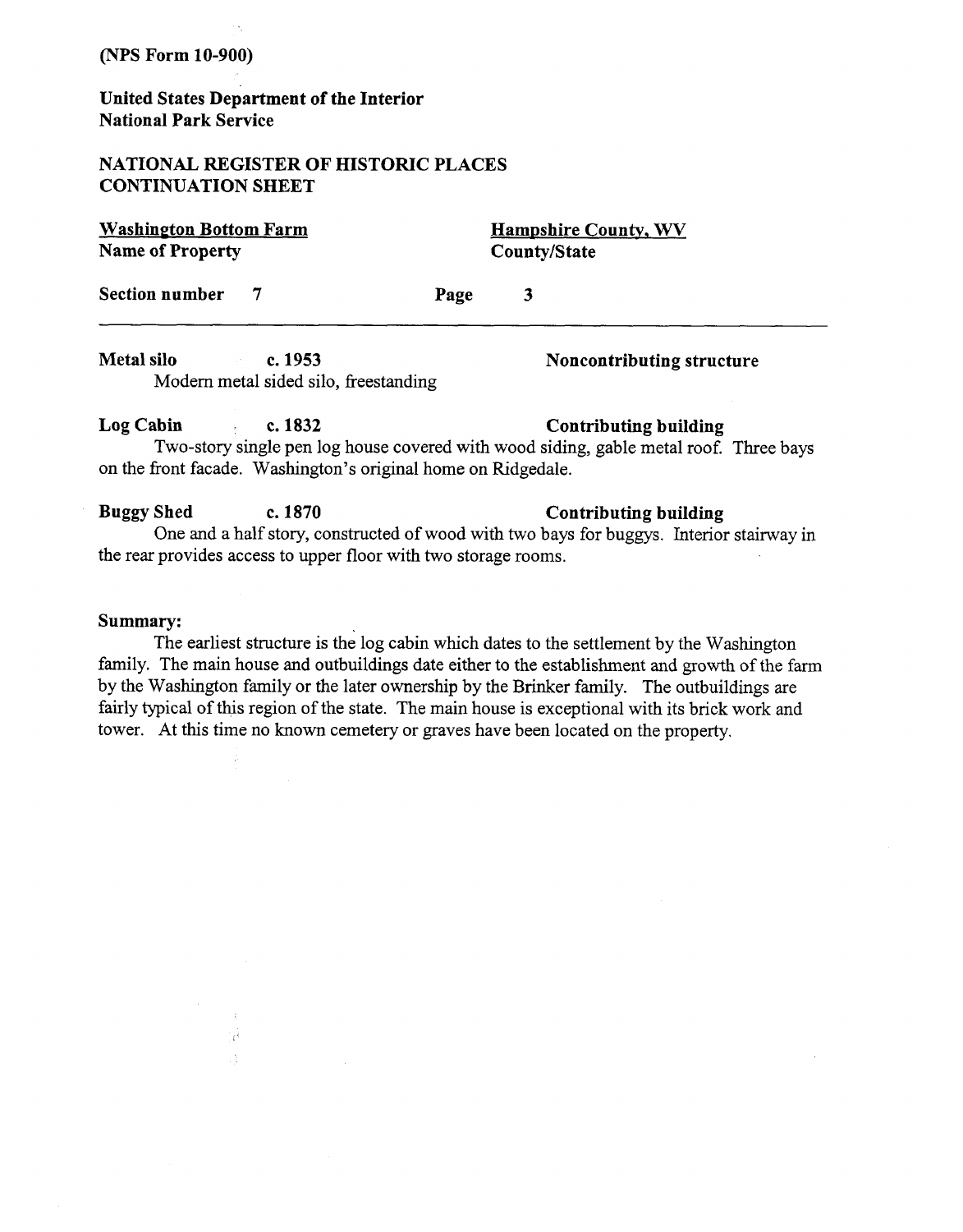# **United States Department of the Interior National Park Service**

#### **NATIONAL REGISTER OF HISTORIC PLACES CONTINUATION SHEET**

| <b>Washington Bottom Farm</b> | <b>Hampshire County, WV</b> |
|-------------------------------|-----------------------------|
| <b>Name of Property</b>       | County/State                |
| <b>Section number</b>         | Page<br>$\mathbf{I}$        |

Washington Bottom Farm is being nominated for Criterion A for Agriculture and Criterion C for Architecture. The period of significance is 1832 to 1951.

#### **History of the Property**

The land of the Washington farm can be traced back to Lord Fairfax, as can many of the large tracts in this area of the state. It was surveyed around 1749 by George Washington, who later went on to become an Army general and US president. The farm was first settled in 1725 by Peter Peters. On the parcel was located Fort Williams, established as a settler's fort in 1756 by. Richard Williams. Williams and his family were living on the plantation of his father-in-law Peter Peters on the South Branch River in 1755 at the time of an Indian attack. Williams built his fort, Fort Williams, after he arrived home from Indian captivity, in the spring of 1756. From documentation, it appears to have been a settlers fort, although militia were stationed there at times during the course of the French and Indian War. In the spring of 1758, troops were temporarily stationed at the fort, probably under the order of Capt. Thomas Wagoner, of the Virginia Regiment who was authorized by General George Washington to man any settler forts which were in need of support. No archaeological evidence has been discovered for the fort which is documented by deeds. (Northern Neck Grants G. p. 264)

George W. Washington (1809-1876) was the son of Edward Washington, a descendant of a brother of former President George Washington, and was born near Pohick Church, Fairfax County, Virginia. He was well educated and highly respected. He married Sarah (Sally) Wright (1811-1886) on February 19, 1830. She was the daughter of John Wright and his wife Rebecca Lockhart of Loudon County, Virginia and the granddaughter of Major Robert Lockhart, a native of Lancaster County, Pennsylvania, where he served on the Committee of Public Safety in the Revolution and was also a major in the county militia. Sarah Wright was born at "Wheatland," near Leesburg, Loudon County, Virginia on April 22,18 11. She was educated at the Moravian School in Bethlehem, Pennsylvania. Major Robert Lockhart, her grandfather, devised Ridgedale and 700 acres to Sarah, her brother and sister in 1817. This land came into the ownership of George and Sarah after their marriage.

The couple moved to the farm and constructed the single pen log cabin c. 1832 where they lived until the main house was completed. As their family and resources grew, they added to the farm and constructed the main house in 1835. They had a number of children: Edward, Rebecca, Ettie, George, Robert, Sallie, John W., Betty and John. Son John W. died when less than 2 years old, and the second John died in the Civil War, as did brother Edward.

George W. Washington's agricultural practices included raising beef cattle, sheep and pigs. He owned many horses, including two registered Percheron mares. Most of his horses were purchased in England and brought to the farm. He grew corn, hay, soybeans, oats, wheat and flax. He sold cured and fiesh pork, along with corn, wool and vegetables for farm income. The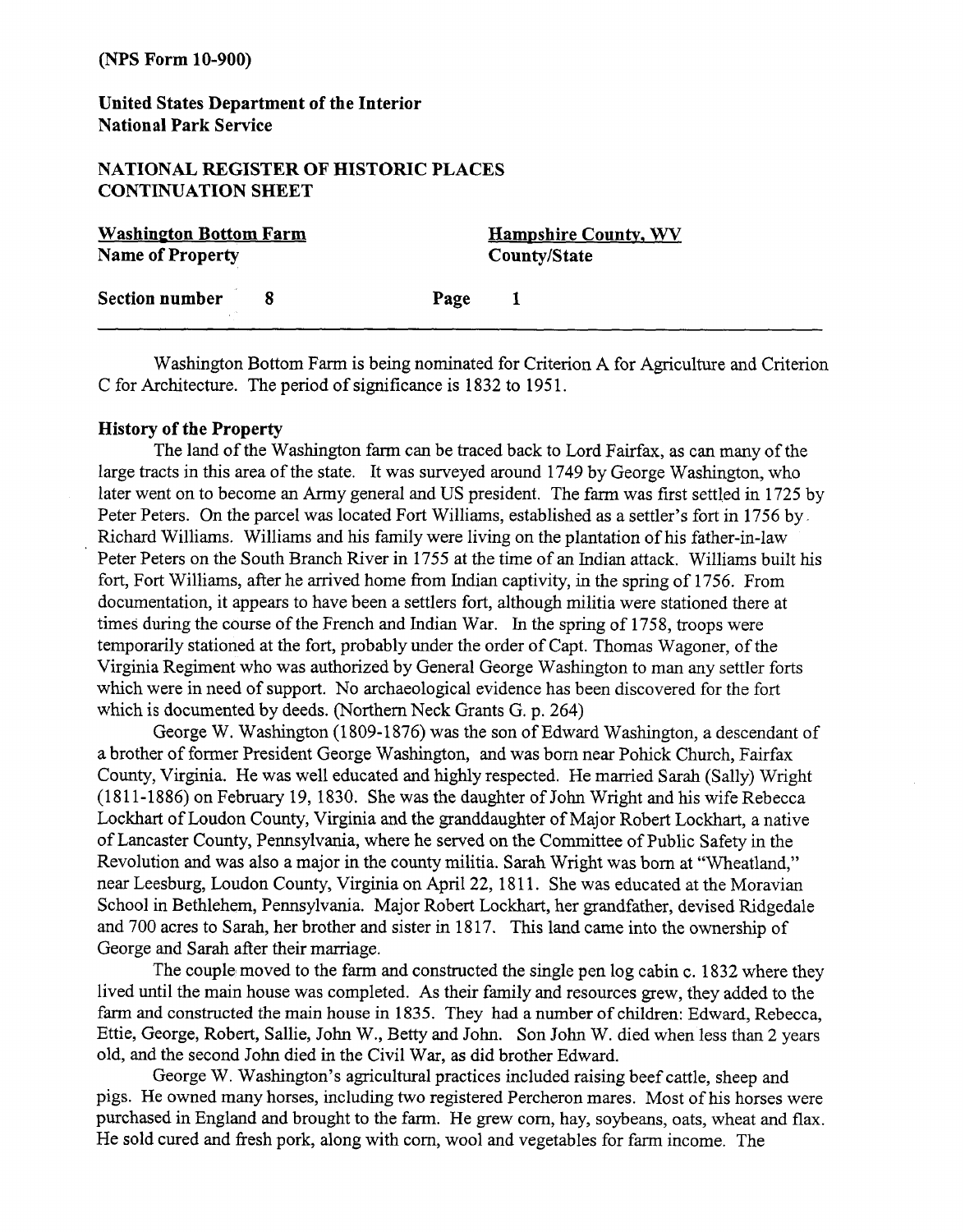# **United States Department of the Interior National Park Sewice**

## **NATIONAL REGISTER OF HISTORIC PLACES CONTINUATION SHEET**

| <b>Washington Bottom Farm</b> |  |              | <b>Hampshire County, WV</b> |  |
|-------------------------------|--|--------------|-----------------------------|--|
| Name of Property              |  | County/State |                             |  |
| <b>Section number</b>         |  | Page         | -2                          |  |

earliest standing farm outbuilding is estimated at c. 1850, if earlier log barns existed, their site is unknown. A newspaper account from 1907 tells of the loss by fire of an "immense basement barn." It is the following year that new silos were added to two other existing barns.

Washington kept a daily journal which provides a few glimpses into life on the farm. He owned approximately 300 sheep, often bought and sold cattle and horses, and owned a team of oxen and mules. He tells of chopping ice from the river in January of 1868 and storing it in the icehouse. The bottom land behind the house, which totaled over 200 acres, was planted in hay and corn. While the field in front of the house was called "the little meadow." Corn is still grown today in the bottom land, and timothy hay still is grown and harvested in the meadow. Washington speaks of the ridge, known as Middle Ridge, which was used to pasture his cattle and sheep. This section is no longer part of the farm. Corn was also grown and harvested from a high water island in the river known simply as "the island." It totals about 30 acres, and although still reachable by equipment, it is no longer farmed. Washington also kept bulls on a feed lot, near the barn area. This lot was used for feeding the dairy cattle into the 1950s by the Brinkers.

Washington was an early supporter of the Southern Methodists in Hampshire County of which he alludes to in his 1868 journal. He states that they have not been able to attend the Springfield Methodist Church while it is in the process of being repaired after the Civil War. There was some activity from the Civil War near the farm with companies of calvary camped in the yard, which they dubbed Camp Washington. They did hide Confederate soldiers in the house. Soldier Richard Ashby was wounded June 28, 1861, at the battle at Kelley's Island and was taken to Ridgedale where he was placed in a room associated with the ballroom. He was cared for until he died on July 3. At his request he was supposedly buried under an oak tree at the Indian Mound Cemetery in Romney. After the war, he was moved along with a brother to the Stonewall Cemetery in Winchester, Virginia in 1866. Their grave is marked, "The Brothers Ashby."

The Baltimore and Ohio Railroad built a line near the farm in 1883. This line served the towns of Greenspirng to Romney, WV. The railroad had a siding on the farm to drop supplies as needed, such as fencing and other materials. This was in place until in 1930.

George W. Washington passed away in 1876, and his wife in 1886. They are buried in the Indian Mound Cemetery in Lot 78, in nearby Romney. The farm continued in son Robert's hands when he purchased it in 1879, until his death in 1930. Approximately 500 acres of the farm was sold in 1936 by the heirs to the Brinker brothers of Cumberland, Maryland. Brothers Fred, George and Joseph had owned a machinery dealership in Cumberland. They converted the horse barn into a dairy barn and began to operate a dairy business in 1940. In 1943, Fred's son Charles W. and wife Dorothy and two children moved from Baltimore to Springfield to help operate the dairy farm. In 1950 they purchased a half interest, and after the farm accident related death of Fred Brinker, they acquired the remaining interest in the farm from family members. Charles and Dorothy Brinker lived at the farm for **fifty** years and operated the dairy with the help of their four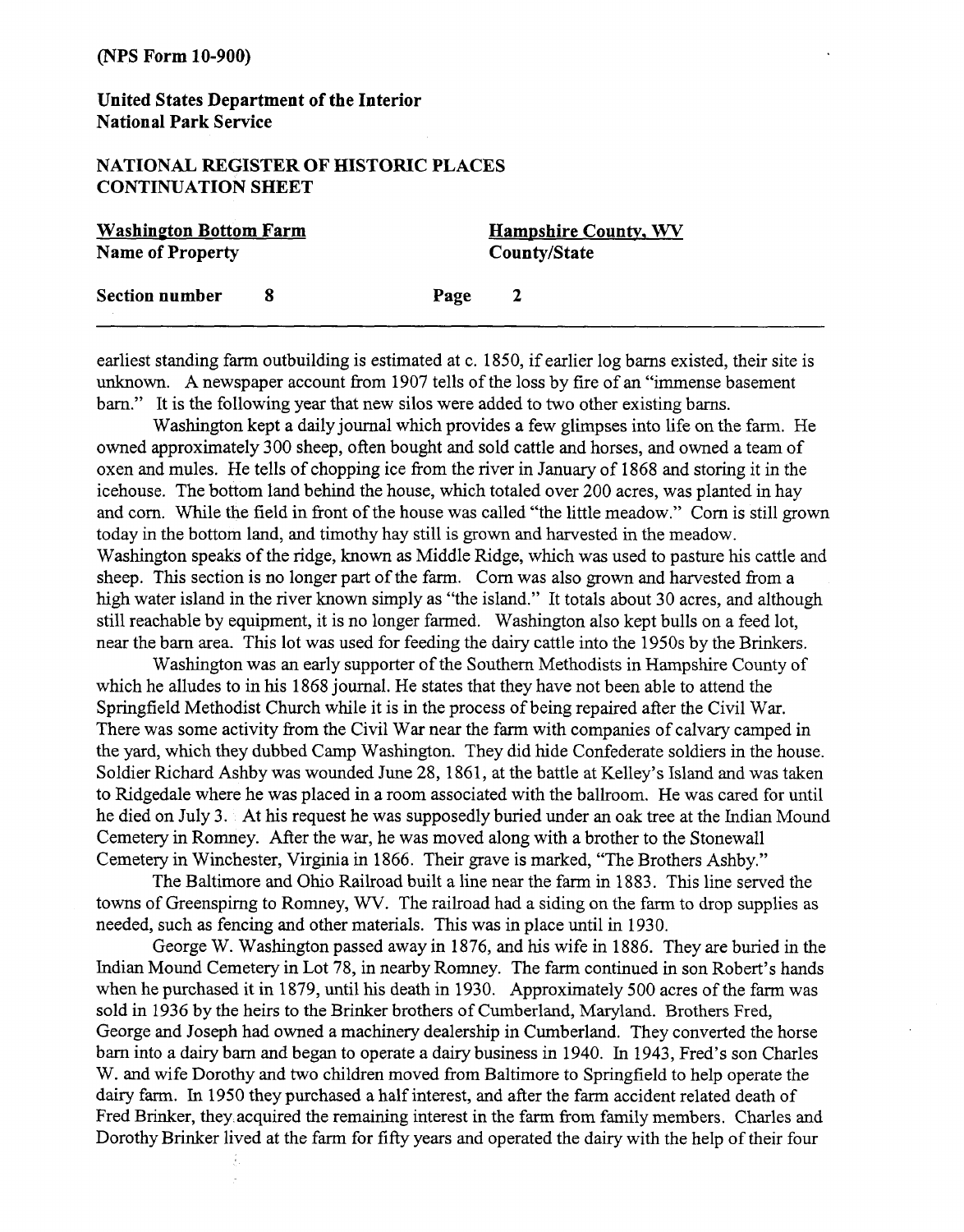# **United States Department of the Interior National Park Service**

## **NATIONAL REGISTER OF HISTORIC PLACES CONTINUATION SHEET**

| <b>Washington Bottom Farm</b> | <b>Hampshire County, WV</b> |  |
|-------------------------------|-----------------------------|--|
| <b>Name of Property</b>       | <b>County/State</b>         |  |
| <b>Section number</b>         | Page                        |  |

children, Fred, Maryann, Robert and Terry. The farm is now owned by Robert C. Brinker and his wife, Loretta. With their sons, Matthew and Michael, the farm will expand in the fall of 2001, with the dairy going back into operation. **A** milking parlour is being installed in the original horse barn to handle 400 head of Holstein cattle. The main crops which will be harvested will be corn and hay to support the herd.

#### **Architecture**

The Washington home is an exceptional Greek Revival brick home for Hampshire County. The scale of the house is quite large with three full floors topped by a cupola and widows walk. The brick walls are approximately three courses thick. The first floor is elevated, and there are multiple rooms on the basement level. Without a structural analysis, it is unclear at this time if the house was constructed to stand by way of spaced brick piers supporting the structure, with the basement walls providing a minimum of support. Or, if the outside walls, which appear to have a low or non-existing foundation, are its entire support. There has been some structural failure of the brick at the comers of the house, near a front window and the sides of the house near the foundation. .

The interior of the home is large and spacious with a generously wide hall and stairs. The parlors are long with the east side opening onto its own veranda or porch. Although there were some changes to the house after 1930 by the Brinkers, it was mainly to update the former kitchen area and new baths, and to enclose the exposed porches on the east side. The wood floors and woodwork remain in the home representing the mid-nineteenth century period.

The farm buildings are typical of the period of construction, with the large barns having post and beam construction. A fire did cause the large barn to have the second floor reconstructed in 1908. The log house is the earliest structure on the property and has been covered with siding at an early point to protect the logs.

#### **Summary:**

The farm represents the long term settlement by the Washington's, and the development by the two farming families, with current agricultural practices continuing by the Brinker family. The log house and farm outbuildings represent the mid-to-late nineteenth century building practices in Hampshire County while the main house is an exceptional brick Greek Revival home in the area.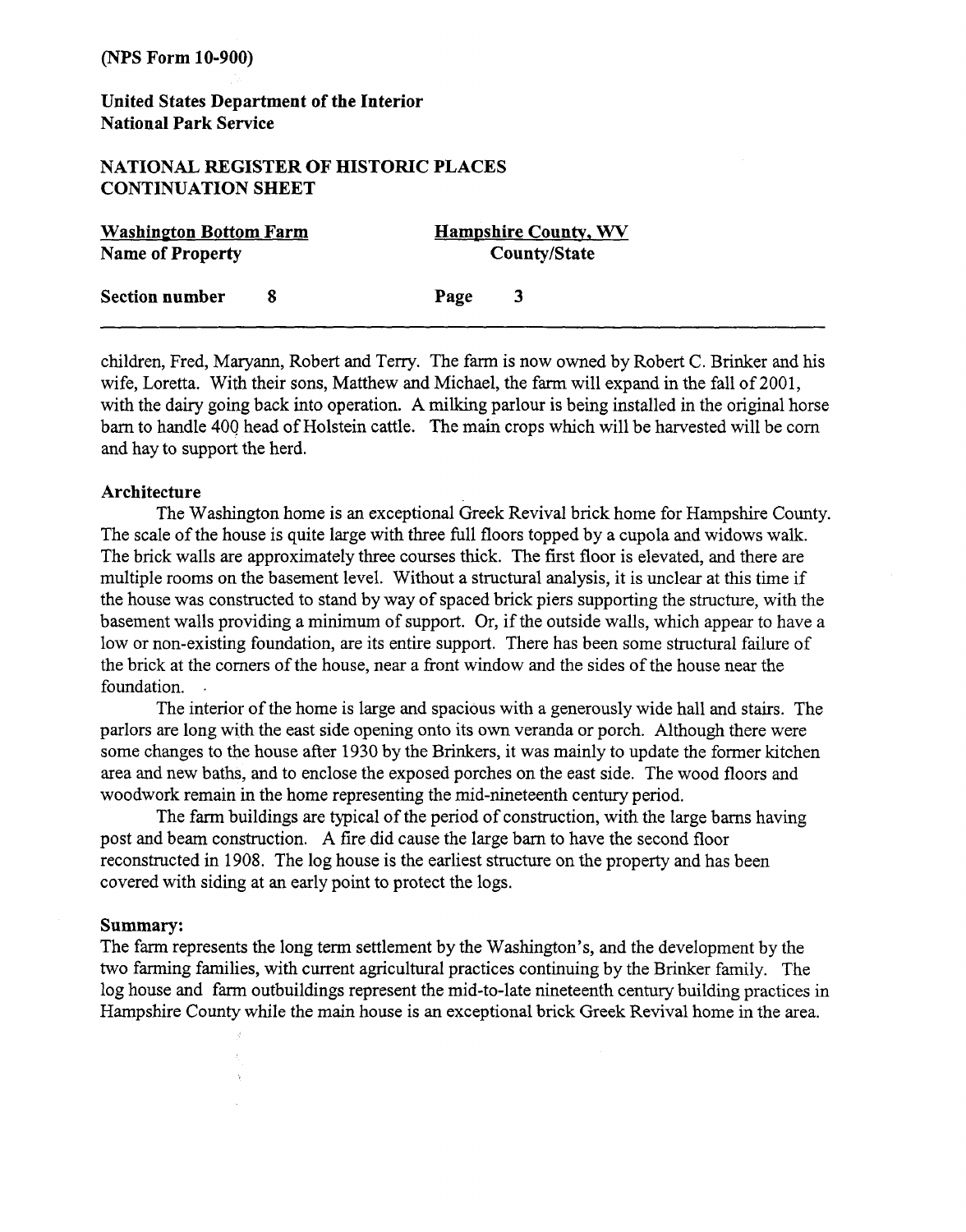**United States Department of the Interior National Park Service** 

#### **NATIONAL REGISTER OF HISTORIC PLACES CONTINUATION SHEET**

| <b>Washington Bottom Farm</b><br><b>Name of Property</b> |  |      | <b>Hampshire County, WV</b><br>County/State |  |
|----------------------------------------------------------|--|------|---------------------------------------------|--|
| <b>Section number</b>                                    |  | Page |                                             |  |

#### **Bibliography**

Ansel, William H., Jr. Frontier Forts Along the Potomac and its Tributaries. Staunton, Virginia: : McClain Printing Co., **1984.** 

Brannon, Seldon W. *Historic Hampshire.* Staunton, Virginia: McClain Printing, 1976.

Smith, James Henderson. Manuscript:: *"Life of Turner Ashby.* "

Thomas, Clarence. *General Turner Ashby, The Centaur of the South*.

Wayland, John W. *The Washington's and Their Homes.* McClure Printing, 1944.

Unknown author. *Ashby's Calvary, A History of the Laurel Brigade.* **Pp. 22-24** 

Northern Neck Land Grants, pp. **264** 

- "Fire At R.. M.. Washington's." *Hampshire County* Review, December 25, 1907. Reprinted 2000.
- "Dead Man was Descendant of a Brother of General George Washington." *Hampshire County Review.* October, 1930. Reprinted 2000.

*The Hampshire County Washington 's.* No other information available.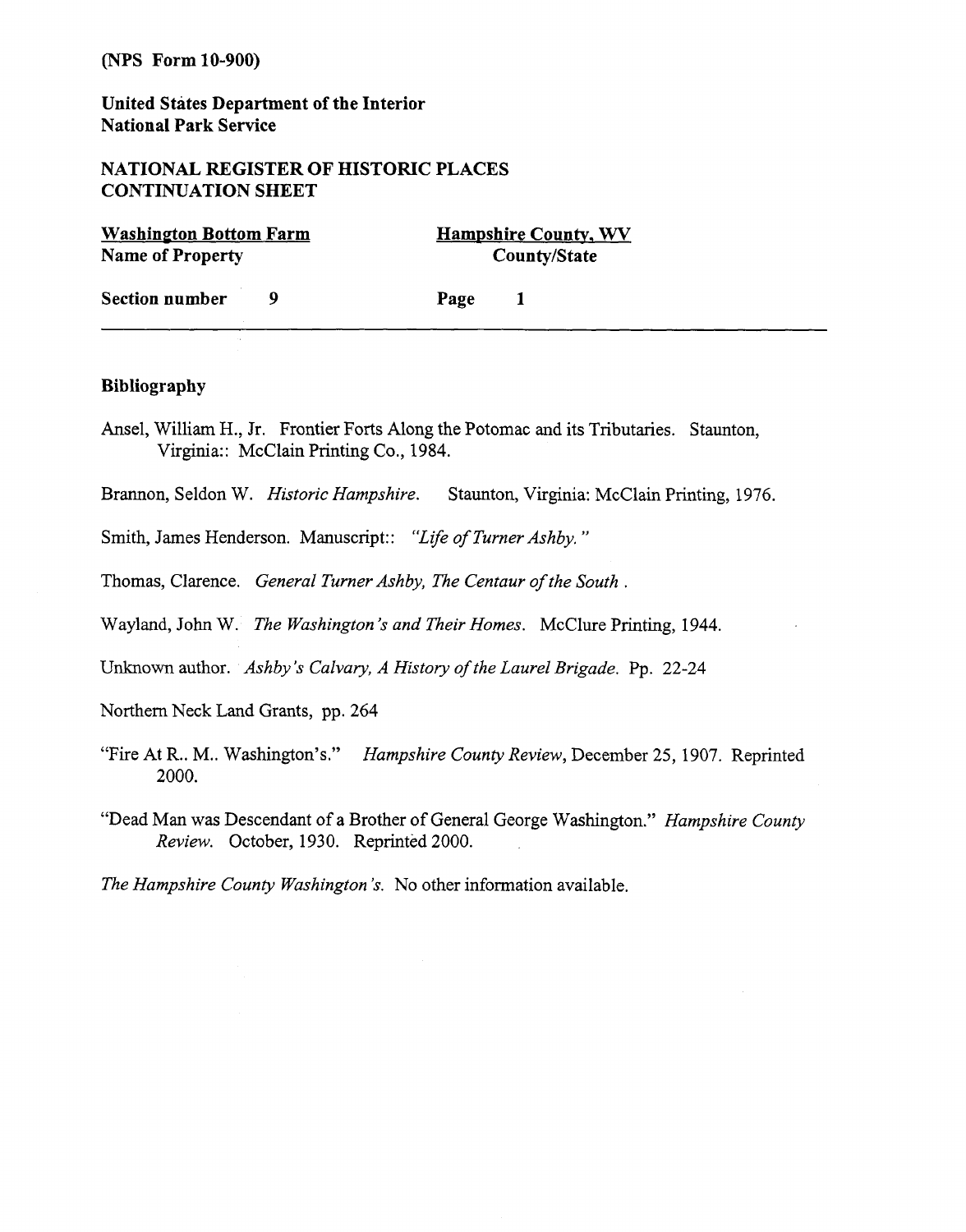# **United States Department of the Interior National Park Service**

## **NATIONAL REGISTER OF HISTORIC PLACES CONTINUATION SHEET**

| <b>Washington Bottom Farm</b><br><b>Name of Property</b> |    |      | <b>Hampshire County, WV</b><br><b>County/State</b> |
|----------------------------------------------------------|----|------|----------------------------------------------------|
| <b>Section number</b>                                    | 10 | Page |                                                    |

 $\Delta$ 

# **UTM Coordinates**

|             |             |         | Map Name    |
|-------------|-------------|---------|-------------|
| A           | 17 695765   | 4365040 | Springfield |
| $\bf{B}$    | 17 695280   | 4364360 | 46          |
| $\mathbf C$ | 17 694920   | 4364665 | 66          |
| D           | 17 694560   | 4364390 | 66          |
| E           | 17 693100   | 4365400 | Headsville  |
| F           | 17 693520   | 4365630 | 66          |
| G           | 17 694255   | 4365640 | Springfield |
| Η           | 17694880    | 4365245 | 66          |
| T           | 17 695270   | 4365250 | 66          |
| Л           | 17 695430   | 4365140 | 66          |
| K           | 17695315    | 4365030 | 66          |
|             | L 17 695390 | 4364960 | 66          |
|             | M 17 695460 | 4365025 | 66          |
| N           | 17 695560   | 4365940 | 66          |

#### **Verbal Boundary Description**

 $\bar{\mathcal{A}}$ 

The accompanying tax maps are used as the verbal boundary description. This outlines the current property of the owners and includes land which was part of the original section of the Washingtons.

 $\sim$ 

#### **Boundary Justification**

The boundaries outline the current farm property associated with the main house, farm outbuildings and nearby farm acreage. The boundaries are recorded in deeds at the Hampshire County Courthouse in Romney, WV.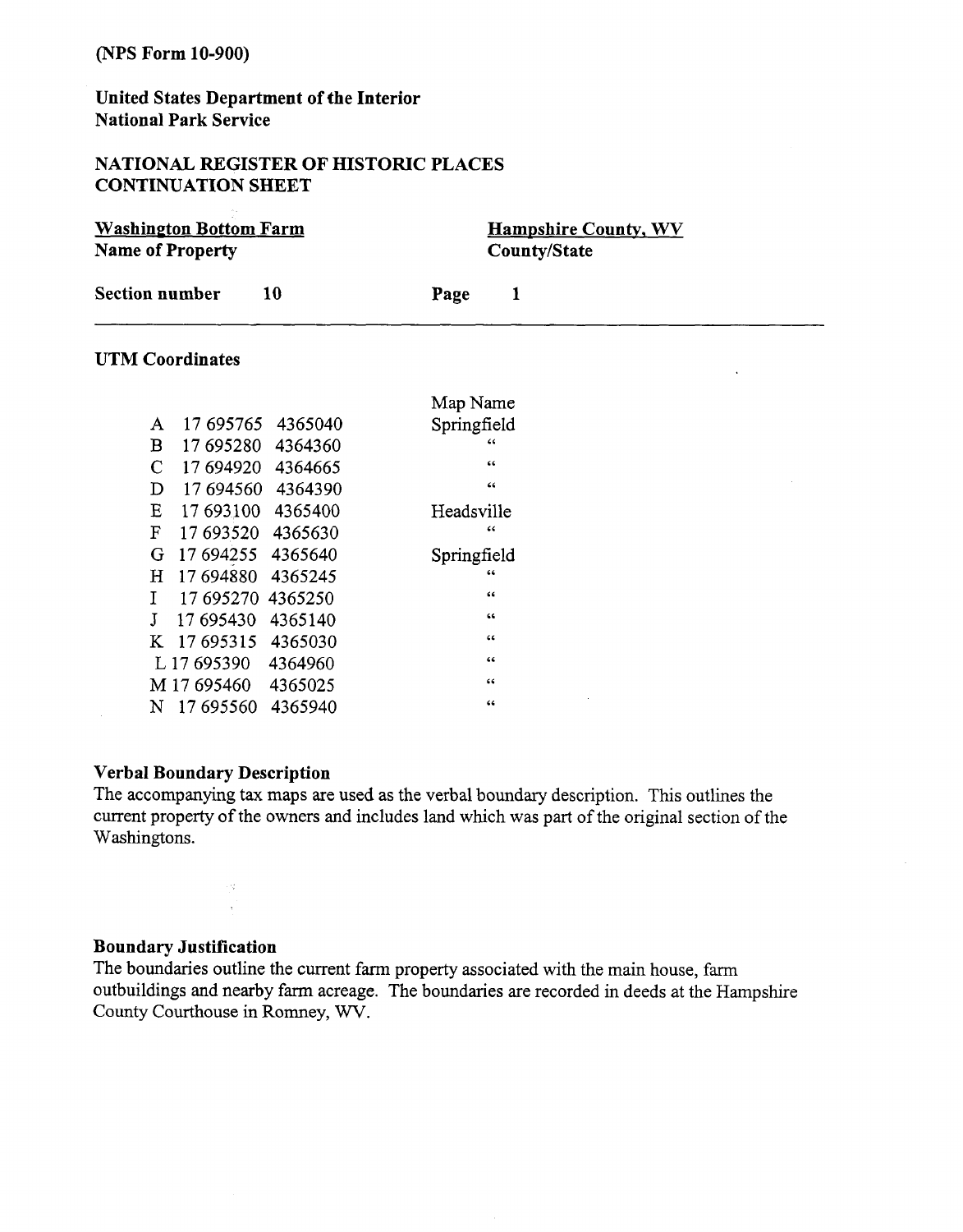# **United States Department of the Interior National Park Service**

# **NATIONAL REGISTER OF HISTORIC PLACES CONTINUATION SHEET**

| <b>Washington Bottom Farm</b><br><b>Name of Property</b>                                                                                                                                                                                                                                                                                                                          |                                                                                                                                                                                                                                                                                                                                                                                                                                                                                                                                                                                                                                                                                                                                                                                                    |      | <b>Hampshire County, WV</b><br><b>County/State</b> |                                                                                                                          |  |
|-----------------------------------------------------------------------------------------------------------------------------------------------------------------------------------------------------------------------------------------------------------------------------------------------------------------------------------------------------------------------------------|----------------------------------------------------------------------------------------------------------------------------------------------------------------------------------------------------------------------------------------------------------------------------------------------------------------------------------------------------------------------------------------------------------------------------------------------------------------------------------------------------------------------------------------------------------------------------------------------------------------------------------------------------------------------------------------------------------------------------------------------------------------------------------------------------|------|----------------------------------------------------|--------------------------------------------------------------------------------------------------------------------------|--|
| <b>Section number</b>                                                                                                                                                                                                                                                                                                                                                             | <b>Photo</b>                                                                                                                                                                                                                                                                                                                                                                                                                                                                                                                                                                                                                                                                                                                                                                                       | Page | 1                                                  |                                                                                                                          |  |
| Name of Property:<br>Address<br>Town<br>County                                                                                                                                                                                                                                                                                                                                    | Washington Bottom Farm<br>Off State Road 28<br>Springfield, WV<br>Hampshire County                                                                                                                                                                                                                                                                                                                                                                                                                                                                                                                                                                                                                                                                                                                 |      |                                                    |                                                                                                                          |  |
| Photographer:                                                                                                                                                                                                                                                                                                                                                                     | Loretta Brinker                                                                                                                                                                                                                                                                                                                                                                                                                                                                                                                                                                                                                                                                                                                                                                                    |      |                                                    |                                                                                                                          |  |
| Date:                                                                                                                                                                                                                                                                                                                                                                             | <b>July 2001</b>                                                                                                                                                                                                                                                                                                                                                                                                                                                                                                                                                                                                                                                                                                                                                                                   |      |                                                    |                                                                                                                          |  |
| Negatives:                                                                                                                                                                                                                                                                                                                                                                        | Loretta Brinker, Springfield, WV                                                                                                                                                                                                                                                                                                                                                                                                                                                                                                                                                                                                                                                                                                                                                                   |      |                                                    |                                                                                                                          |  |
| Photo 1 of 21<br>Photo 2 of 21<br>Photo 3 of 21<br>Photo 4 of 21<br>Photo 5 of 21<br>Photo 6 of 21<br>Photo 7 of 21<br>Photo 8 of 21<br>Photo 9 of 21<br>Photo 10 of 21<br>Photo 11 of 21<br>Photo 12 of 21<br>Photo 13 of 21<br>Photo $14$ of $21$<br>Photo 15 of 21<br>Photo 16 of 21<br>Photo 17 of 21<br>Photo 18 of 21<br>Photo 19 of 21<br>Photo 20 of 21<br>Photo 21 of 21 | Front or South facade, camera facing N<br>Cupola, south side, camera facing N<br>West and south facades, camera facing NE<br>East and south facades, camera facing W<br>West facade of house, camera facing E<br>East room, camera facing E<br>Dining room, camera facing SW<br>Second Floor, middle bedroom, camera facing W<br>Second Floor, rear bedroom, camera facing N<br>Second Floor, rear room, camera facing N<br>Third Floor, camera facing S<br>Third Floor room<br>First floor, rear room, camera facing S<br><b>Basement</b> room<br>Stairs, looking down from landing to first floor<br>Stairs, looking up from first floor<br>Summer kitchen front facade, camera looking N<br>Land Banked Barn east facade, camera facing W<br>Barn and two silos, north facade, camera facing SW |      |                                                    | East facade (R) and rear of main house (L), camera facing S<br>Front porch and part of Land Banked Barn, camera facing W |  |

▃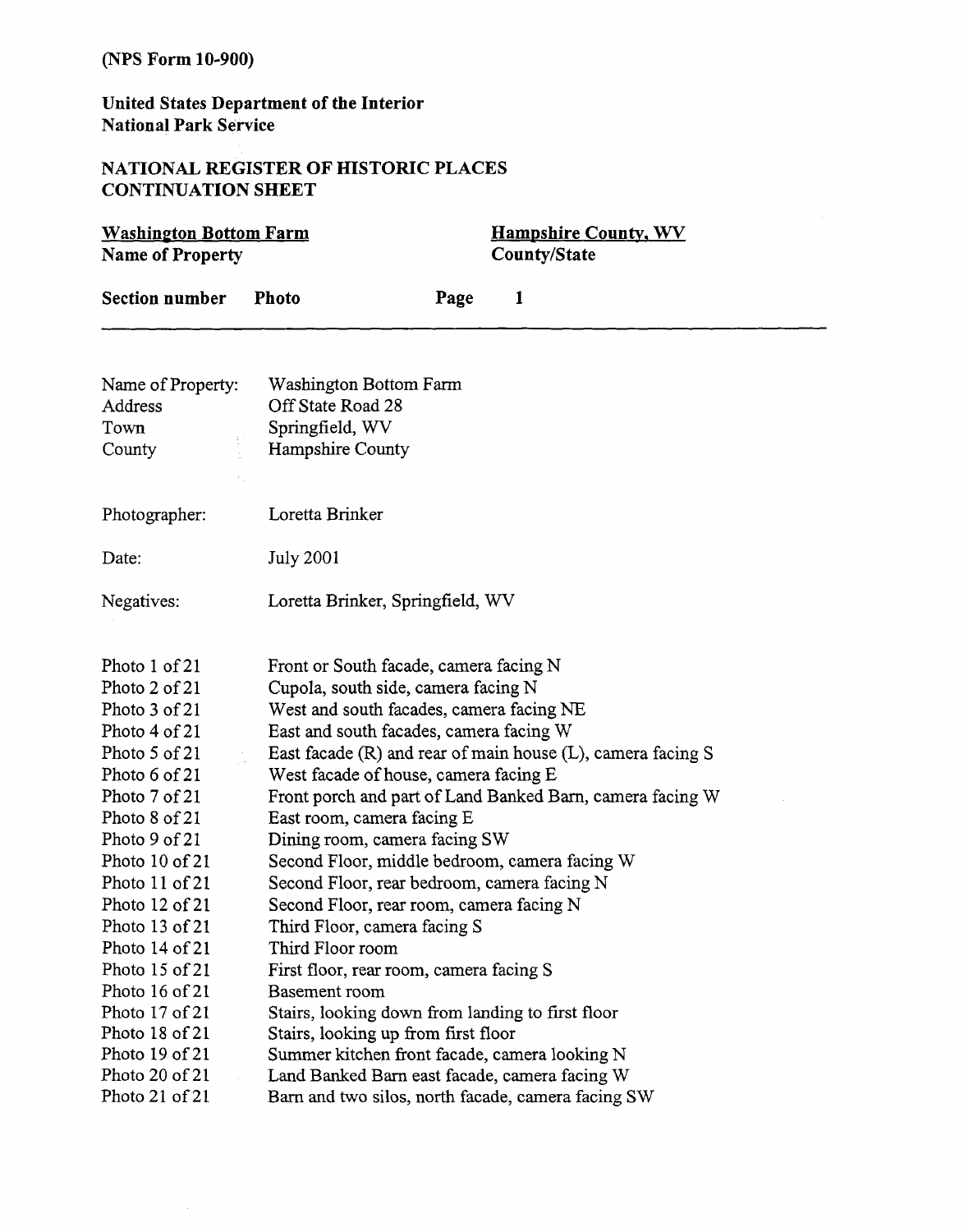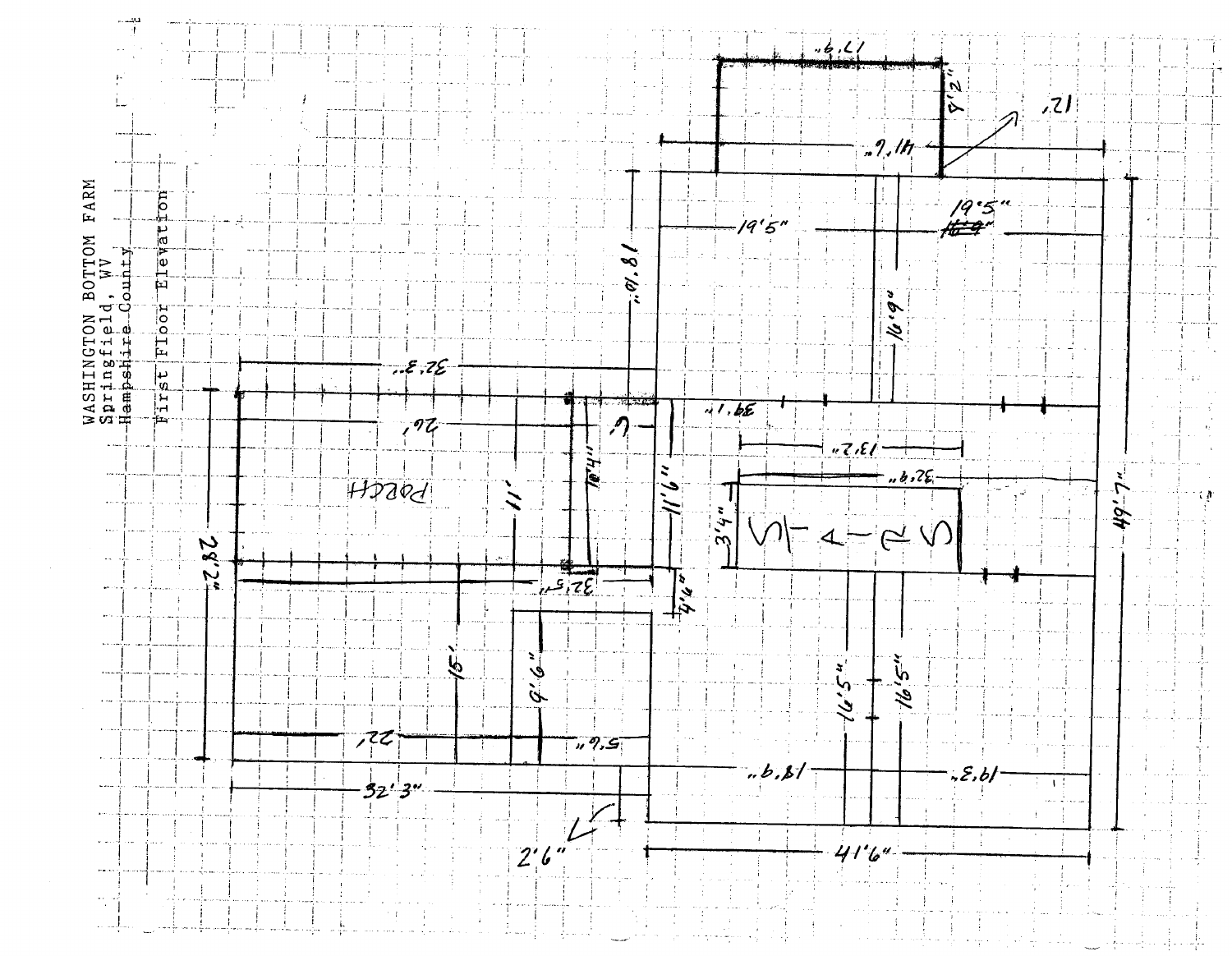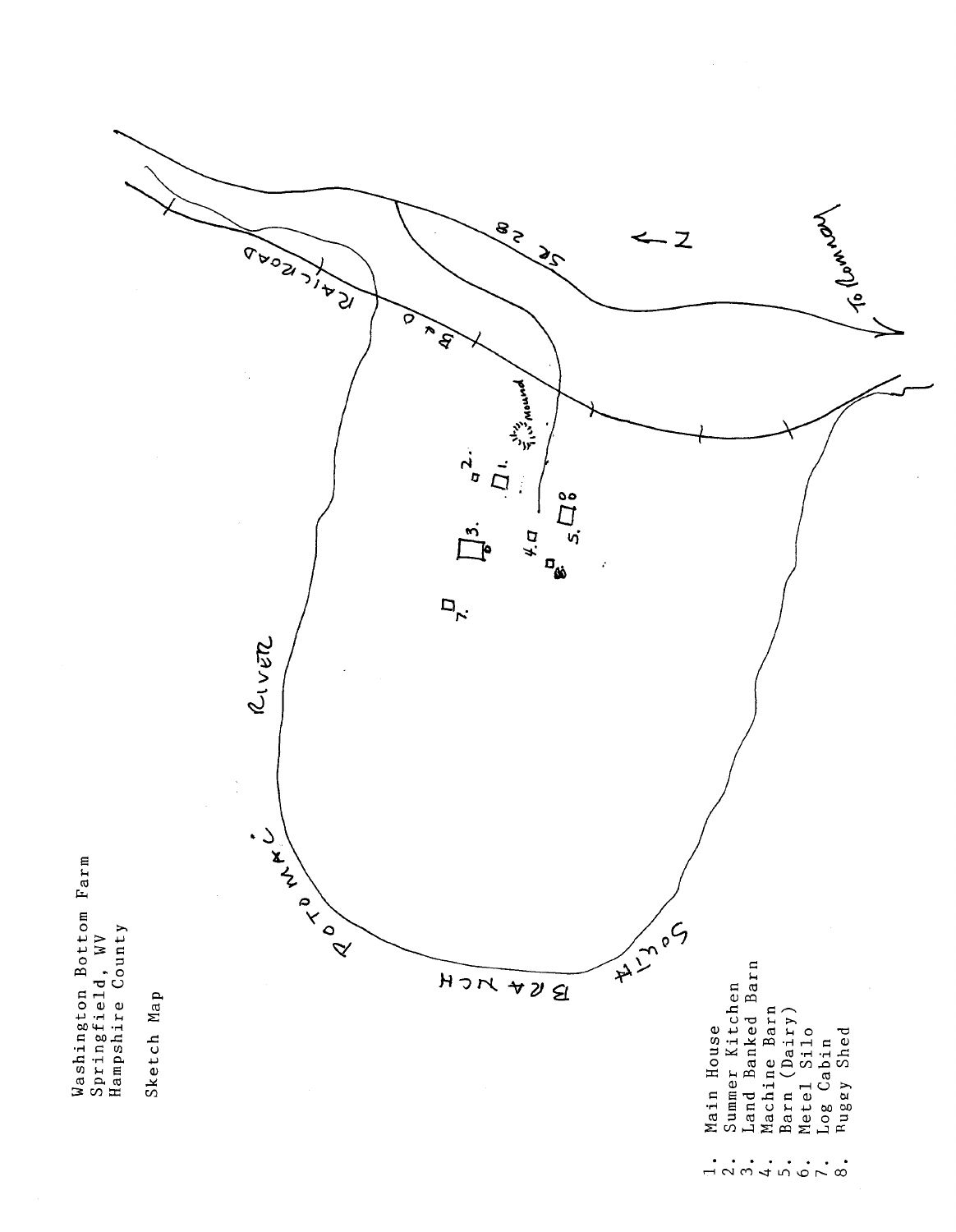